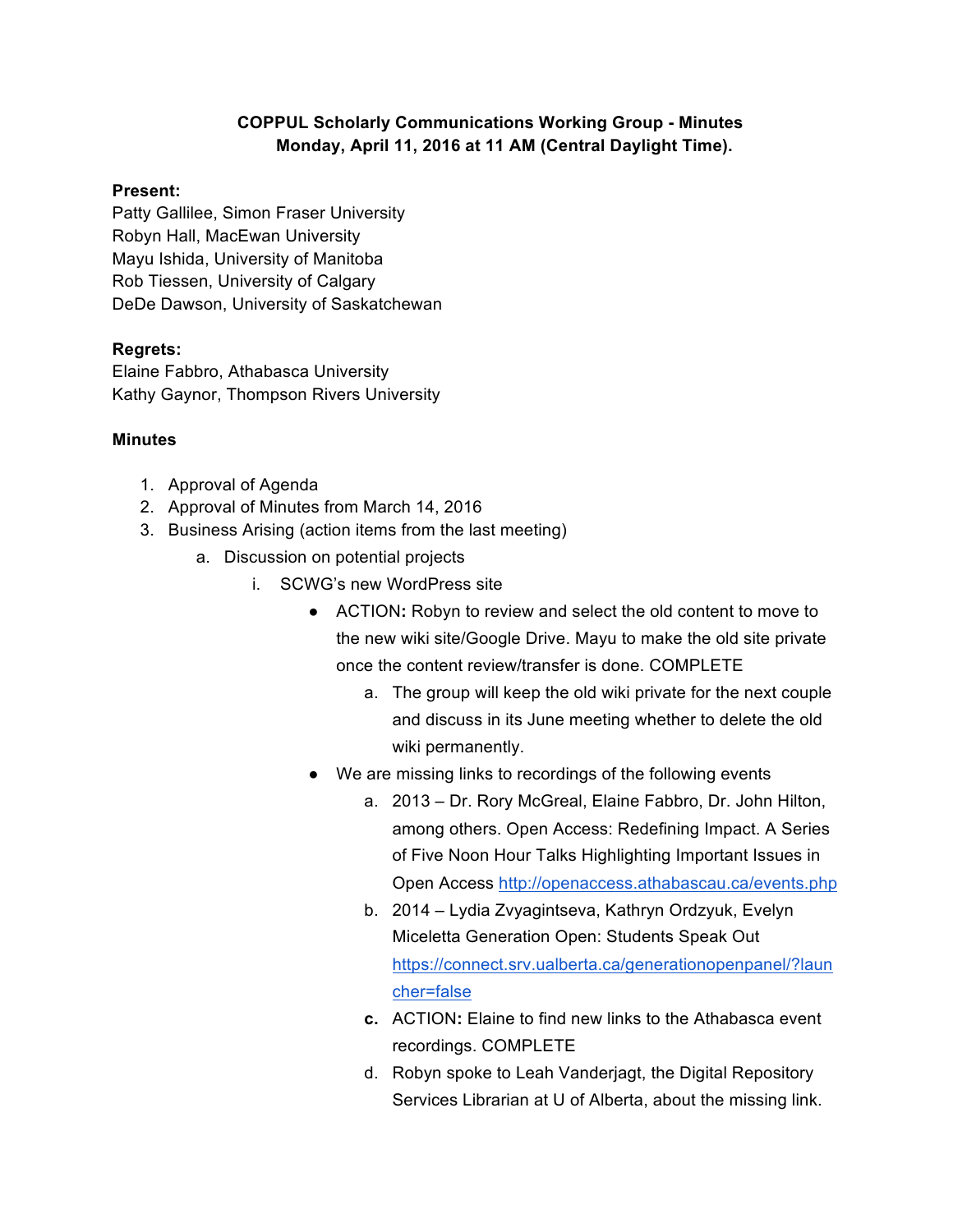Robyn received an active link to the event recording and added the link to the new WordPress site (https://coppulscwg.wordpress.com/resources/webinararchive/). The event recording will be deposited into U of Alberta IR, and the permanent link to the recording will be provided when it is ready.

- e. Currently, the links to event recordings are listed at the COPPUL site as well as at the WordPress site. Eventually, the links should be listed at the WordPress site only for easier maintenance.
- a. COPPUL SCWG sponsorship for 2015 Open Access Week
	- i. The SFU/UBC event recording has been archived in SFU IR.
	- **ii.** ACTION: Patty to forward a link to the event recording to Robyn. COMPLETE
		- Robyn added the link to the WordPress site.
- b. Review the terms of reference (TOR) w.r.t. the new membership selection criteria
	- i. Current TOR: http://www.coppul.ca/sites/default/files/uploads/SCWGToRef%20- %20Revised%20Sept%202014.pdf
	- ii. According to Andrew Waller, the Board was concerned about including in the SCWG membership a requirement that institutions of different sizes should be represented.
		- ACTION: Mayu to follow up with Andrew Waller for more information about the Board's concern, and whether or not the TOR could be update. COMPLETE
			- a. The Board was concerned that the group may not be able to meet such a requirement. The Board suggested to reword the membership section of TOR in more general terms.
			- b. The group agreed to reword the membership section as follows: "**The Working Group values the diversity of its membership from all Western provinces and institutions of different sizes.**"
		- **ACTION:** Mayu to respond to the Board with the membership section written in more general terms
- c. Sponsorship for OA Week speaker events: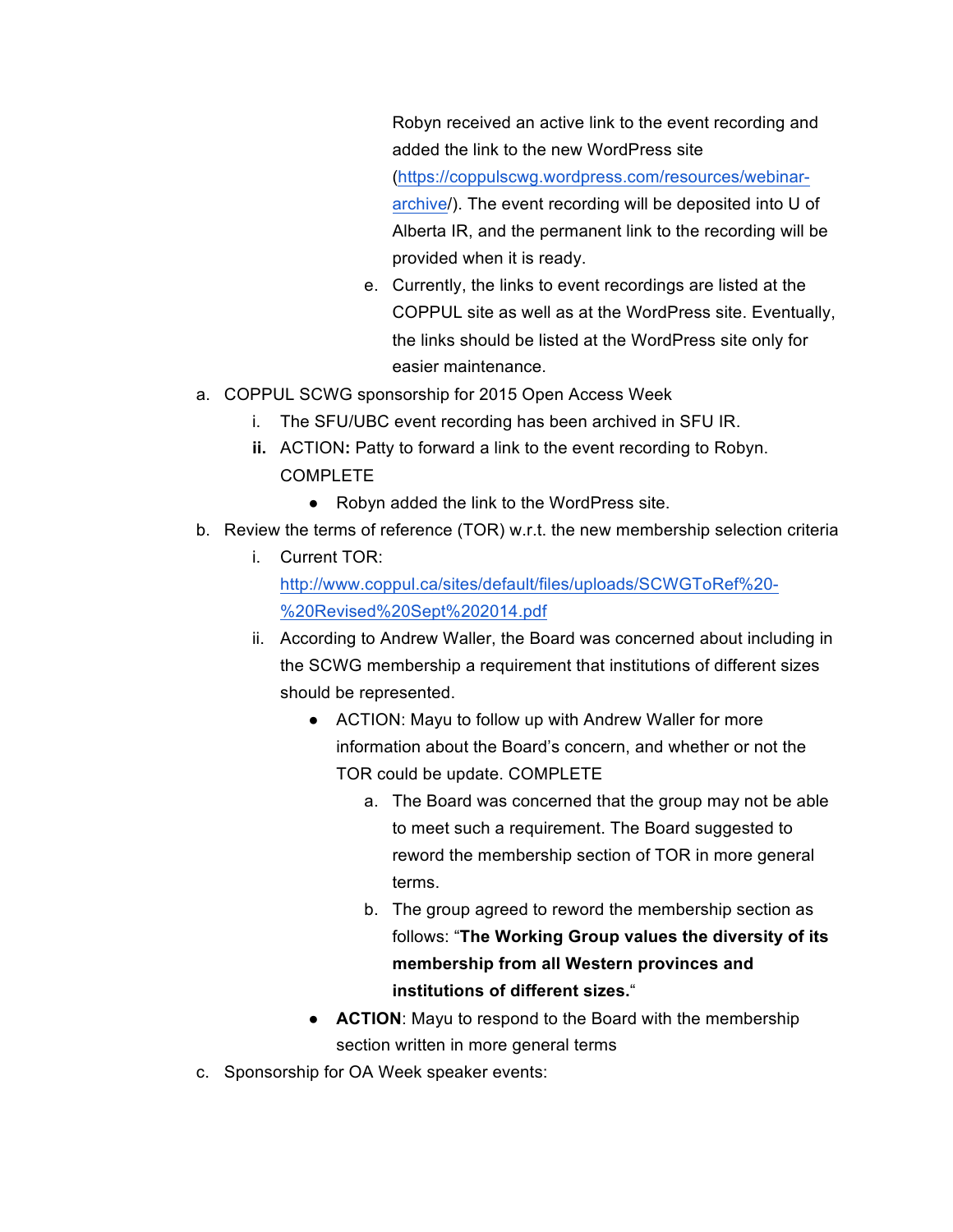- i. Webcasting/archiving requirements: Specify which webcasting software should be used and require that recordings of sponsored speaker events be archived in an IR
	- ACTION: Robyn and Patty to explore whether U of Alberta and SFU IRs could host the recordings of sponsored events, and which file formats these IRs support for video. if U of Alberta and SFU IRs can't host the recordings, Rob will explore whether UCalgary IR could do so. COMPLETE
		- a. SFU Can host the recordings. No specific guideline for file formats. SFU is in the process of migrating its IR, and may not be able to host recordings from this year.
		- b. U of Alberta Can host the recordings. Provides a table for file formats (included below) and can help with file format conversion. Also may be able to help with webinar hosting in future (launching an Avalon media repository this year).

| <b>Type</b><br>of File Format | Recommended                                     | Acceptable                    | <b>Bit-level</b> |
|-------------------------------|-------------------------------------------------|-------------------------------|------------------|
| Text,<br>office documents     | xml,<br>pdf/a, pdf, odf, txt, xhtml, html, sgml | pptx,<br>ppt, xlsx, rtf, docx | xls              |
| Image                         | jpeg2000,<br>jpg, tiff                          | png,<br>svg                   | bmp,<br>gif      |
| Audio                         | wave,<br>wav, bwf                               | aiff                          | wma              |
| Video                         | jpeg2000                                        |                               | avi,<br>mov      |
| Data                          | xml                                             |                               |                  |
| Web<br>archiving              | warc                                            |                               |                  |
| Geospatial                    | gml,<br>geo tiff                                |                               |                  |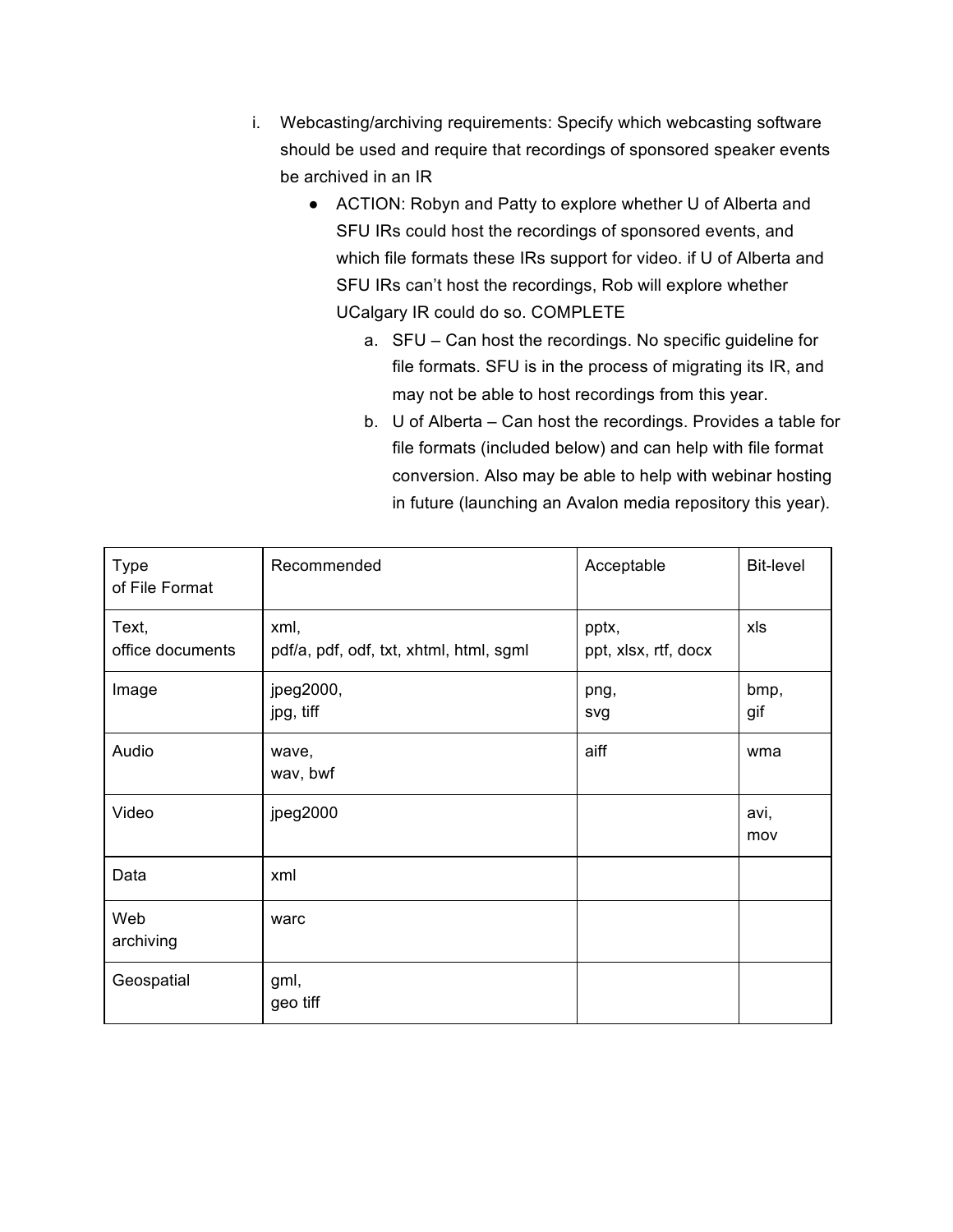- The group will ask U of Alberta IR to host recordings. In the future, the group may ask an additional IR to be an adoptive repository for this sponsorship program.
- The winners will be instructed to archive their recording in their IR or U of Alberta IR, and to use webcasting software that can record an event and export the recording in a file format supported by the IR.
	- a. If the winners are archiving the recordings with U of Alberta IR, they should email erahelp@ualberta.ca and CC: eraadmi@ualberta.ca for support.
	- b. Instructions for the winners are added to the Workflow for OA Week Sponsorship
- d. Sponsorship workflow:
	- i. New schedule:
		- April 15 Announce the new schedule
		- $\bullet$  May 1 Distribute a call for applications
		- June 15 Application due date
		- June 16-30 Review applications
		- July 1 Notify applicants. Announce winners.
		- October OA Week / webcast speaker events
		- December 31 Archive the recordings of webcasts by this date
	- ii. ACTION: Form a group of application reviewers. COMPLETE
		- DeDe, Kathy, and Patty volunteered to join this group.
		- Patty also agreed to be the contact for questions from applicants. Her email will be included in a call for applications (CFA).
	- iii. **ACTION**: Mayu to email an announcement about the new sponsorship timeline on April 15
	- iv. **ACTION**: Mayu to draft CFA (including a link to the online application form), and DeDe, Kathy, and Patty to provide their feedback
- 2. New business
	- a. Update re: study of copyright practices in CAN IR
		- i. The study was approved by MacEwan REB, and the approval was forwarded to U of Calgary REB and SFU REB. Patty, Rob, and Robyn are waiting for SFU REB's response.
		- ii. A list of IR contacts is being developed, and survey questions are being reviewed. A survey is created in Fluid Survey, and will be sent out by the end of April.